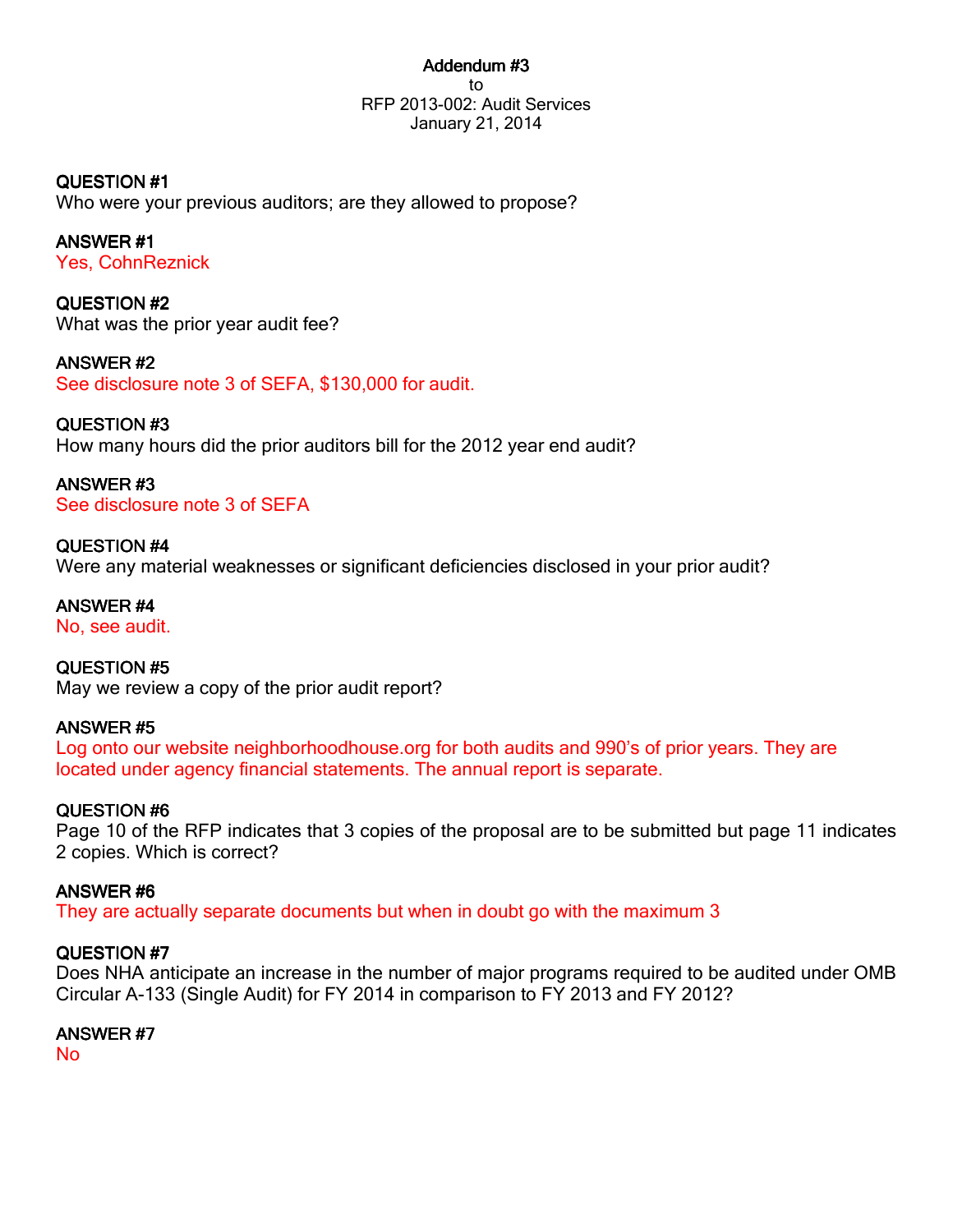# QUESTION #8

Does NHA anticipate any significant new federal funding sources/programs anticipated for FY 2014? For purposes of significance, \$500,000 would be the threshold?

### ANSWER #8

No

## QUESTION #9

Can you please provide the rationale behind being a high risk auditee related to the single audit?

## ANSWER #9

Due to a A-133 compliance regarding disability requirement.

### QUESTION #10

Please provide the previous timeline (interim and year-end fieldwork) and the number of weeks of fieldwork (interim and year-end) that the predecessor auditor's spent conducting the financial statement and federal compliance audit (Single Audit)?

## ANSWER #10

Interim field 2 weeks for compliance and final 3 weeks for financial – it all depends on the auditor and their staffing pattern.

### QUESTION #11

Please provide the anticipated timeline for performing the 401(k) pension audit for the year ended December 31, 2013?

### ANSWER #11

Complete by July 2014, extension will be required. Earlier is possible in that new provided has a more comprehensive auditors took kit.

#### QUESTION #12

Who prepares the Form 5500?

## ANSWER #12

Triad – pension plan administrator.

#### QUESTION #13

Were there any Management Letter comments regarding internal controls issued by the predecessor auditor?

#### ANSWER #13

No, letter.

#### QUESTION #14

How many different locations does the NHA have and/or operate from (i.e. administrative headquarters, head start sites, etc.) and what is the specific nature of the functions/operations that are performed for each of the locations?

#### ANSWER #14

35, 2 admin sites, 33 program sites, preschool, adult day health care and meal preparation.